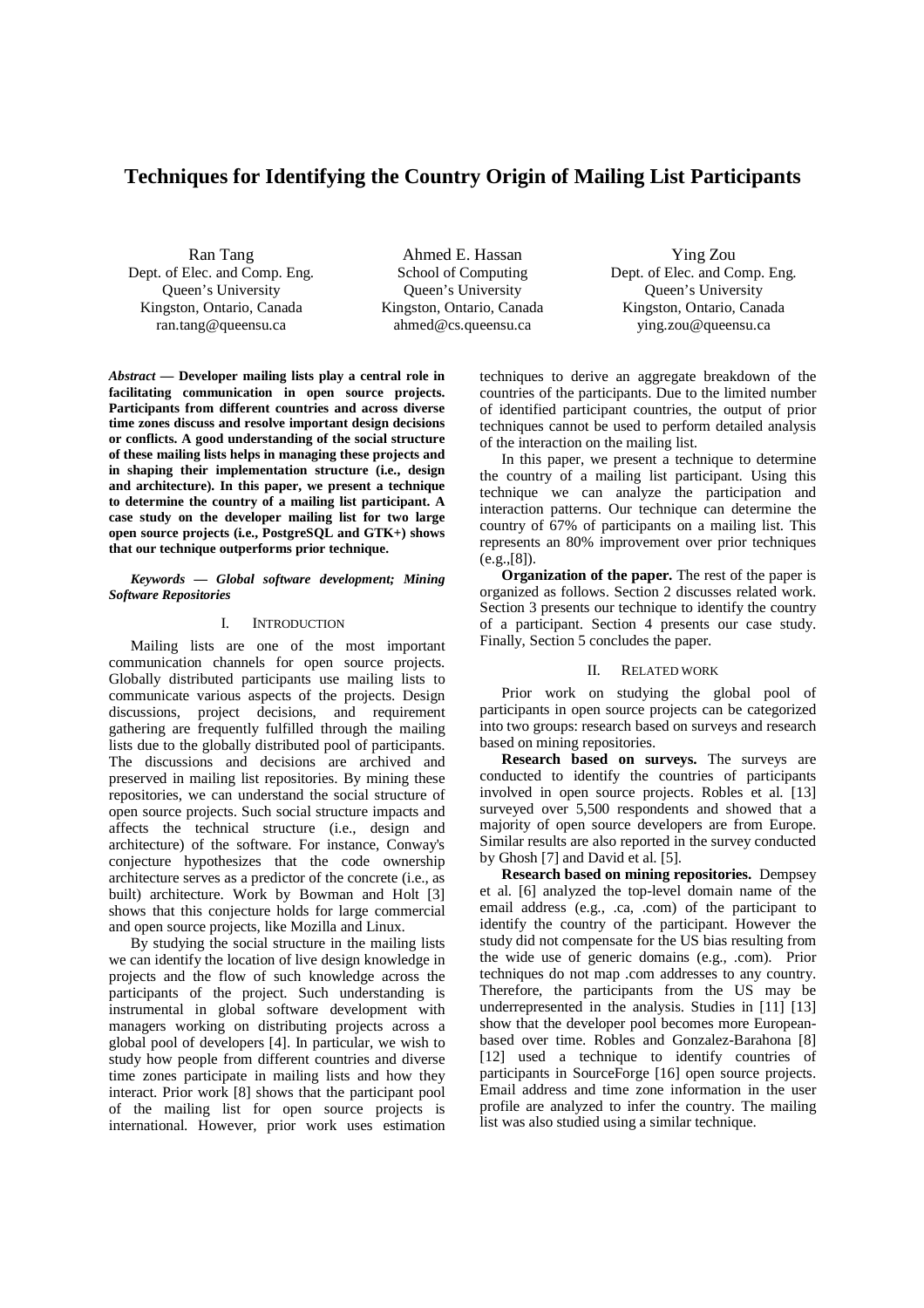| Received. from postgresgl.org ([200.46.204.86])                                                                                        |
|----------------------------------------------------------------------------------------------------------------------------------------|
| by localhost (mx1.hub.org [200.46.204.183]) (amavisd-maia, port 10024)                                                                 |
| with ESMTP id 30975-04 for <pgsql-hackers-postgresql.org@postgresql.org>; Wed.</pgsql-hackers-postgresql.org@postgresql.org>           |
| 22 Oct 2008 23 40 39 -0300 (ADT)                                                                                                       |
| Received: from dolly.its.queensu.ca (outgoing.QueensU.CA [130.15.241.183])                                                             |
| by postgresgl.org (Postfix) with ESMTP id 5EE0864FC5F for                                                                              |
| <pgsql-hackers@postgresql.org>; Wed, 22 Oct 2008 23:40:39 -0300 (ADT)</pgsql-hackers@postgresql.org>                                   |
| Received. from RanPC (DU129.N46 QueensU.CA [130.15.46.129])                                                                            |
| by mta01.its.queensu.ca                                                                                                                |
| (Sun Java System Messaging Server 6.2-7.05 (built Sep 5 2006))                                                                         |
| with ESMTPA id <0K9600FVZ4NOIH00@mta01.its.queensu.ca> for                                                                             |
| pgsgl-hackers@postgresgl.org, Wed, 22 Oct 2008 21:40:37 -0400 (EDT)                                                                    |
| <b>Date:</b> Wed, 22 Oct 2008 21 40 33 <b>-0400</b>                                                                                    |
| From: Ran Tang <8rt4@queensu.ca>                                                                                                       |
| <b>Subject:</b> [HACKERS] Can anyone explain to me how the "ps OuterTupleSlot" in                                                      |
| PlanState is being used in implementing HashJoin?                                                                                      |
| To. pgsgl-hackers@postgresgl.org                                                                                                       |
| Message-id. <3CB8AFE7D4C3400B980E1B91E441ED87@RanPC>                                                                                   |
| Hello there.                                                                                                                           |
| Can anyone explain to me how the "ps OuterTupleSlot" in JoinState is being used in implementing HashJoin?                              |
| I looked at the source code. When it find a tuple in outer relation. It store the outer tuple to field : node->js.ps.ps OuterTupleSlot |
| But I can't find how this field is being used in the following processing.                                                             |
| Thanks,                                                                                                                                |
| Ran                                                                                                                                    |

Figure 1. An example email header and body

However, the time zone information in the mailing list does not contain specific country information. Therefore, the analysis of the time zone can only derive the origins of participants to specific time zone regions instead of particular countries.

#### III. IDENTIFYING THE COUNTRY OF A PARTICIPANT

Prior work (e.g., [6], [8]) primarily used the toplevel domain name of an email address to identify a participant's country. Such work can identify a limited number of participants since many participants use email addresses that are not specific to any country, such as "hotmail.com". This technique in turn limits our ability to perform detailed analysis of the interaction on the mailing list. To overcome this limitation, we use the IP address of the email sender to enhance prior techniques. Using the IP address of the email sender, we can identify the country of a larger number of participants. We can then study the mailing list repository to understand participation patterns.

The IP address information is stored in the **Received field** in the header of an email. The Received field contains tracking information generated by each mail server which has routed the message. Generally, a message is relayed through multiple mail servers before it reaches its destination. There may be multiple Received fields in an email header. Each Received field represents one hop in the relay. In each Received field, the IP addresses or domain names of the receiver and sender are recorded. The first hop is between the sender's computer and the first mail server. As a result, the sender's IP address and/or domain name are recorded in the Received field for the first hop. As shown in Figure 1, the Received field for the first hop contains the IP address of the sender (i.e., 130.15.46.129). It can be used to determine the true location of a participant instead of primarily relying on the top-level domain name of email address as done by prior approaches.

Figure 2 shows a high level overview of our technique which consists of four steps: email header extraction, top-level domain analysis, sender IP address analysis and conflict resolution.

# *A. Email header extraction*

We first find all sender IP addresses for each email address (e.g., a@b.fm). Each IP address represents one location where the participant sent an email. The extracted email address and the IP addresses are used as the input for the following two analyses: top-level domain analysis and sender IP address analysis. For the example shown in Figure 2, five IP addresses are collected for the participant a@b.fm.

# *B. Top-level domain analysis*

We examine the top-level domain for each email address. A top-level domain can be classified into three categories:

*1) Country code domains* are reserved for a country. For example, .ca is reserved for Canada. A country code is a good indicator of a participant's country with high confidence.

*2) Resalable country code domains* are registered to specific countries, but are often used for commercial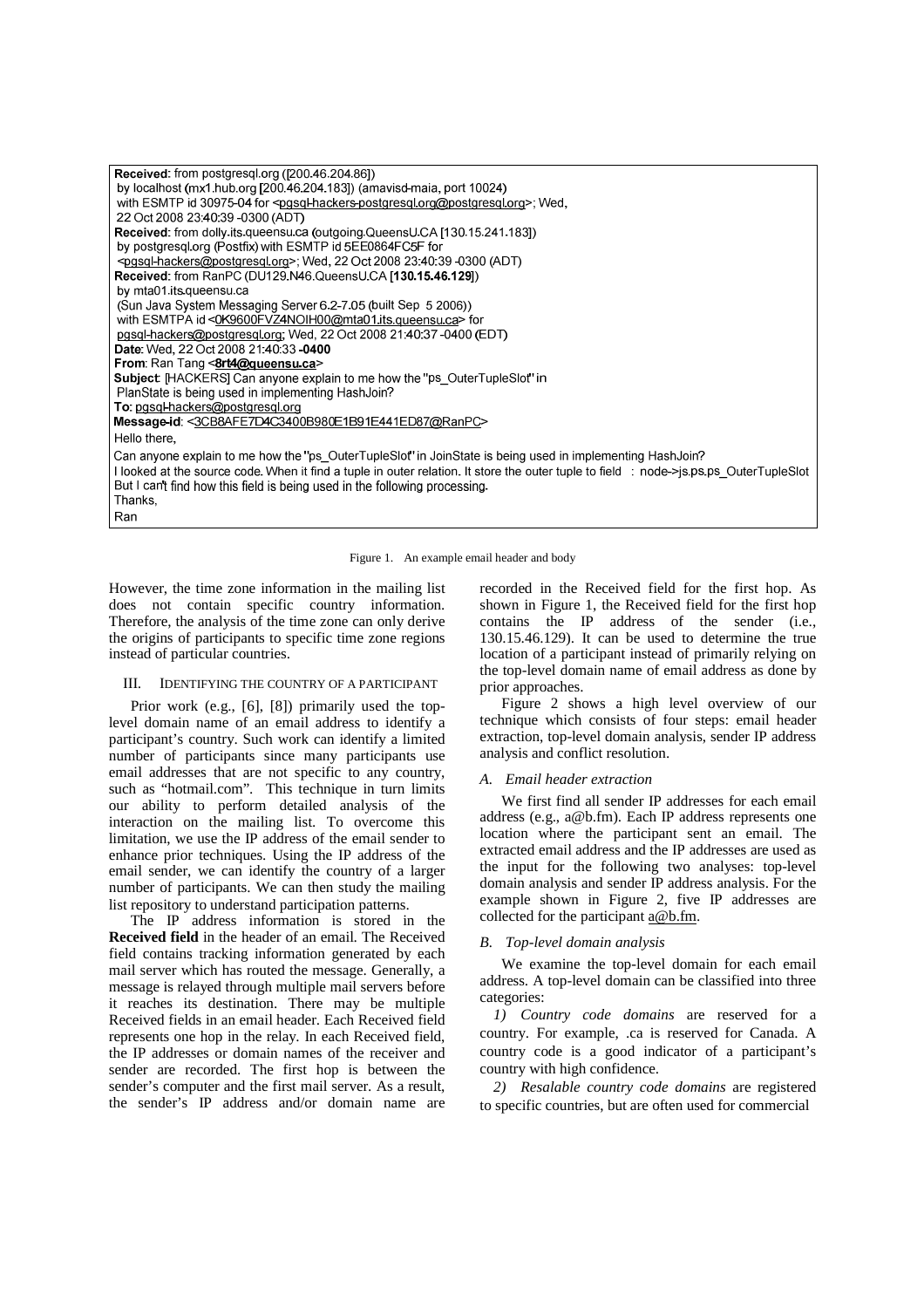

Figure 2. An overview of our technique to identify the country of a participant (Each step is marked with the corresponding Section numbers in the text)

purposes worldwide. For example, .fm is the country code domain for the Federated States of Micronesia, a small island-state in the South Pacific. However, .fm is actually used for radio stations in other countries. Such domains are less reliable to indicate the country of a participant. Examples of such domains are: .fm, .im, .it, and .tv.

*3) Generic domains* are not specific to a particular country. Generic domains include .org, .net, .name, .info, .com and .biz. These domains do not indicate the country of a participant. However, other generic domain names, such as .mil, .edu and .gov, are specific to the US and can be used to denote the country of a participant.

For the example shown in Figure 2, the top-level domain analysis assigns the participant, with the a@b.fm email address, to the Federated States of Micronesia.

#### *C. Sender IP address analysis*

Using an email address from a generic domain, we cannot determine the country of a participant. We further examine the sender IP address for each email sent from that email address. We use IP2Location database [10] to map each sender IP address to a country. A participant might travel to other countries while sending emails using the same email address. Therefore, the sender's IP address may vary depending on the location of the sender. However, a participant is likely to send most of his/her emails from a single country. We locate the most frequent country from which a participant sends emails and assign the participant to that country. For the example shown in Figure 2, 4 out of 5 sender IPs are mapped to Canada and one is mapped to France. Our sender IP address analysis would indicate that the country of the participant is Canada. We measure the confidence of the identified country using a Confident Ratio (CR), defined in formula (1). CR ranges from 0 to 1. The higher the CR, the more confident we are about the identified country.

Confidence Ratio = 
$$
\frac{D}{T}
$$
 (1)

*D is the number of messages sent from the most frequent country. T is the total number of sent messages.* 

TABLE I. BREAKDOWN OF EMAIL ADDRESSES BY TYPE OF TOP-LEVEL DOMAINS

|            | # of addrs<br>w/ country<br>code | $#$ of addrs<br>w/resalable<br>country<br>code | # of addrs<br>w/ generic<br>domain | Total<br># of<br>addrs |
|------------|----------------------------------|------------------------------------------------|------------------------------------|------------------------|
| PostgreSQL | 1,591(34%)                       | 159(3%)                                        | 2,992(63%)                         | 4.742                  |
| $GTK+$     | 955(35%)                         | 97(4%)                                         | 1,682(61%)                         | 2.734                  |

Table I shows a breakdown of the usage of top-level domains in the participants' email addresses in our studied projects. We observe that a large number (roughly 63%) of participants use generic top-level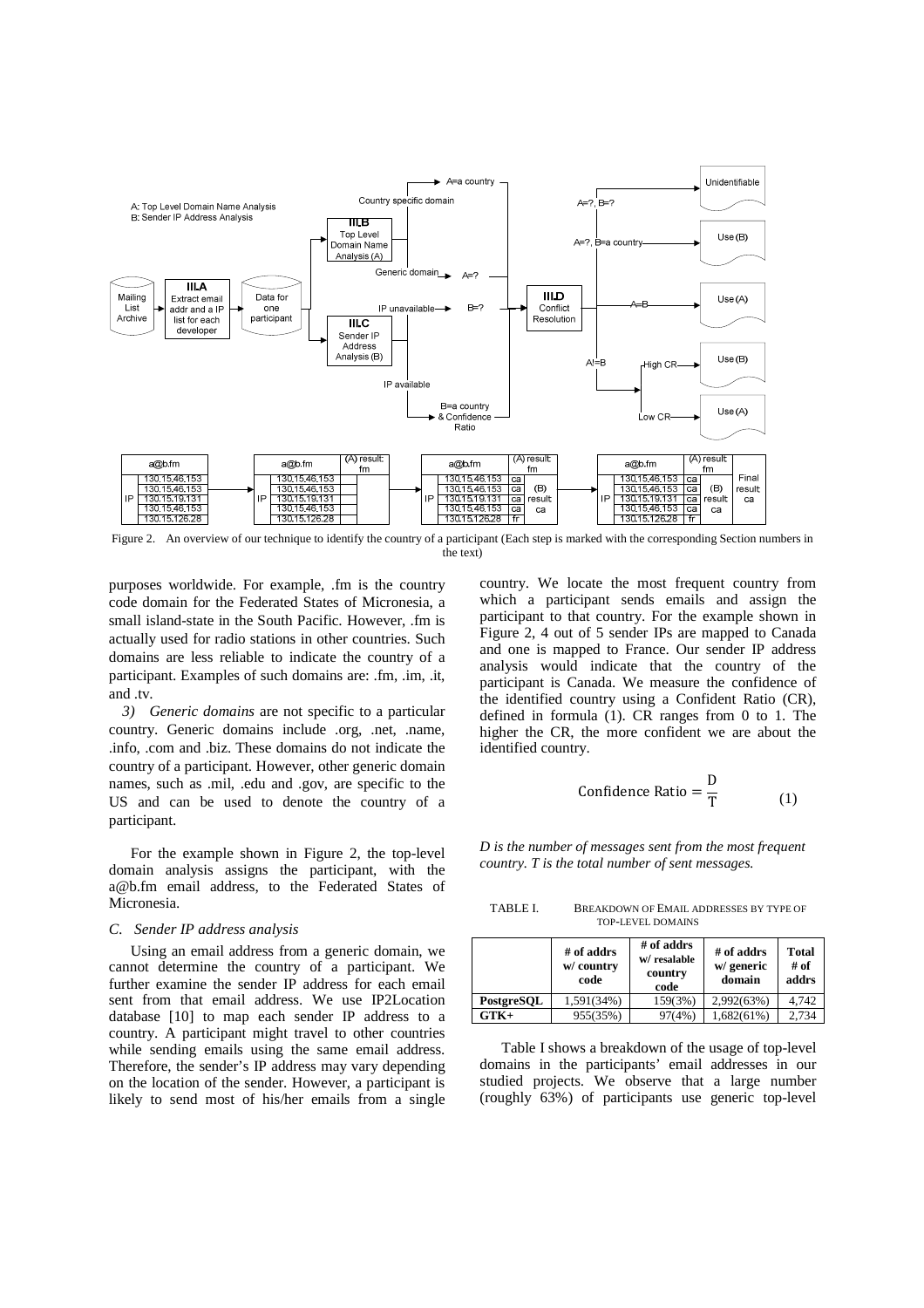domain names. Such domain names cannot be resolved by prior techniques (e.g., [6], [8]). Furthermore, 3-4% of participants use resalable country codes. These participants are highly likely to be incorrectly mapped by prior techniques.

# *D. Conflict resolution*

For each email address, both the top-level domain analysis and sender IP address analysis might produce different countries. For the example shown in Figure 2. the top-level domain analysis indicates that the Federated States of Micronesia is the participant's country, while the sender IP address analysis shows that the participant is from Canada. We define the following heuristics to resolve the discrepancies:

- If none of the analyses produces a result, we mark the participant's country as participant's country as unidentifiable.
- If only one of the analyses produce a result, we use the result as the country for the participant. For example, when a participant uses generic domain such as .com in their email address, only the sender IP address analysis can produce a result.

The following cases may happen when both analyses produce results.

- If both analyses produce identical results, we use that result.
- For participants with a resalable country code domain in their email addresses, we use the result of the sender IP address analysis. The IP address is a better indicator of a participant's country than the domain name of the email address, since the resalable country code domain name can be used by participants throughout the globe.
- When the Confidence Ratio is lower than 0.7 using the sender IP address analysis, we apply the country determined by the top-level domain analysis. The threshold of 0.7 represents the majority (i.e., 70%) of the messages sent from one country in our studied projects.

### IV. CASE STUDY

To demonstrate the effectiveness of our technique, we compare the performance of our technique with the prior techniques. In this section, we introduce two studied projects and discuss the results produced by our technique.

#### *A. Studied mailing list*

We conducted a case study using the mailing list repositories of two long-lived open source projects. We use the developer mailing lists for the PostgreSQL [15]

(postgresql-hackers) and GTK+ [9] (gtk-devel-list) projects in our case study. The PostgreSQL is a relational database management system. GTK+ is a toolkit for creating cross platform graphical user interfaces. Both projects involve a large pool of international developers who interact through the mailing lists. We chose the projects from two different domains: database management and graphic user interface development. Our objective is to determine if our results hold across domains and projects. Table II presents descriptive statistics about both projects.

| TABLE II.<br>STATISTICS ON STUDIED MAILING LISTS |
|--------------------------------------------------|
|--------------------------------------------------|

|            | <b>Studied</b><br>Period | # of<br><b>Participants</b> | # of<br><b>Threads</b> |
|------------|--------------------------|-----------------------------|------------------------|
| PostgreSQL | 1999-2008                | 4.742                       | 23.104                 |
| $GTK+$     | 1999-2008                | 2.734                       | 7.481                  |

TABLE III. PERFORMANCE OF OUR TECHNIQUE AND PRIOR TECHNIQUE [8]

|            |                 | Prior<br>technique | Our<br>technique |
|------------|-----------------|--------------------|------------------|
| PostgreSQL | Participants    | 37%                | 67%              |
|            | <b>Messages</b> | 51%                | 87%              |
| $GTK+$     | Participants    | 38%                | 68%              |
|            | <b>Messages</b> | 28%                | 78%              |

#### *B. Result*

We apply our technique and reapply prior technique [8] on the studied mailing list. Table III summarizes the performance of our technique relative to the prior technique in identifying the country of a participant or a message on the mailing list. For example, our technique can identify roughly 67% of the country of a participant in both mailing lists in contrast to prior techniques which can only identify 37%. This represents approximately 80% improvement over prior technique. It indicates that our technique is able to identify the country of as much as 87% of the messages on the mailing list.

#### V. CONCLUSION

Mailing lists reflect the social structure of open source projects. Timely and open discussions of participants from around the world and across diverse time zone and regions ensure the smooth evolution of projects. Communication on these lists shed light about the spread and flow of knowledge for a project. Through a case study on two large and long-lived open source projects: PostgreSQL and GTK+, we show that our technique can identify more participants' country than prior technique. This improvement shed light on investigating the impact of having participants from around the world communicating on the mailing list.